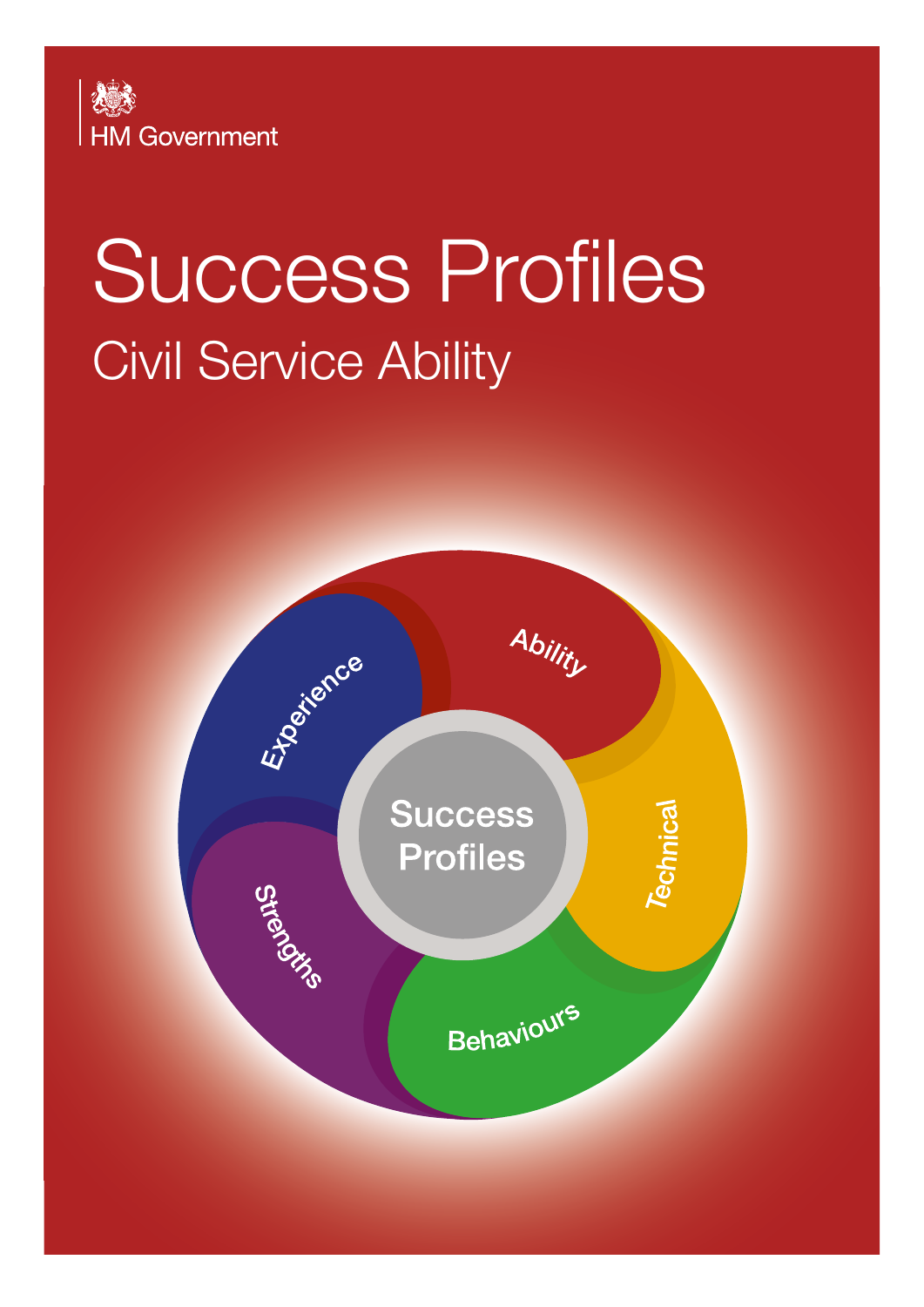## What are Success Profiles?



The Success Profile Framework is being introduced to attract and retain people of talent and experience from a range of sectors and all walks of life, in line with the commitment in the Civil Service Workforce Plan.

The Success Profile Framework moves recruitment away from using a purely competency based system of assessment. It introduces a more flexible framework which assesses candidates against a range of elements using a variety of selection methods. This will give the best possible chance of finding the right person for the job, driving up performance and improving diversity and inclusivity.

The elements that can be assessed to find the best candidate for the role are:

- **Behaviours** the actions and activities that people do which result in effective performance in a job.
- **Strengths** the things we do regularly, do well and that motivate us.
- Ability the aptitude or potential to perform to the required standard.
- **Experience** the knowledge or mastery of an activity or subject gained through involvement in or exposure to it.
- **Technical** the demonstration of specific professional skills, knowledge or qualifications.

Not all elements are relevant to every role, so the makeup of the Success Profile should be different for different types of job to improve the chances of getting the best person for the role.

# Civil Service Ability

Ability is the aptitude or potential to perform to the required standard.

The Civil Service has a set of psychometric tests which are used to help predict future performance, these include a Verbal Reasoning Test and a Numerical Reasoning Test.